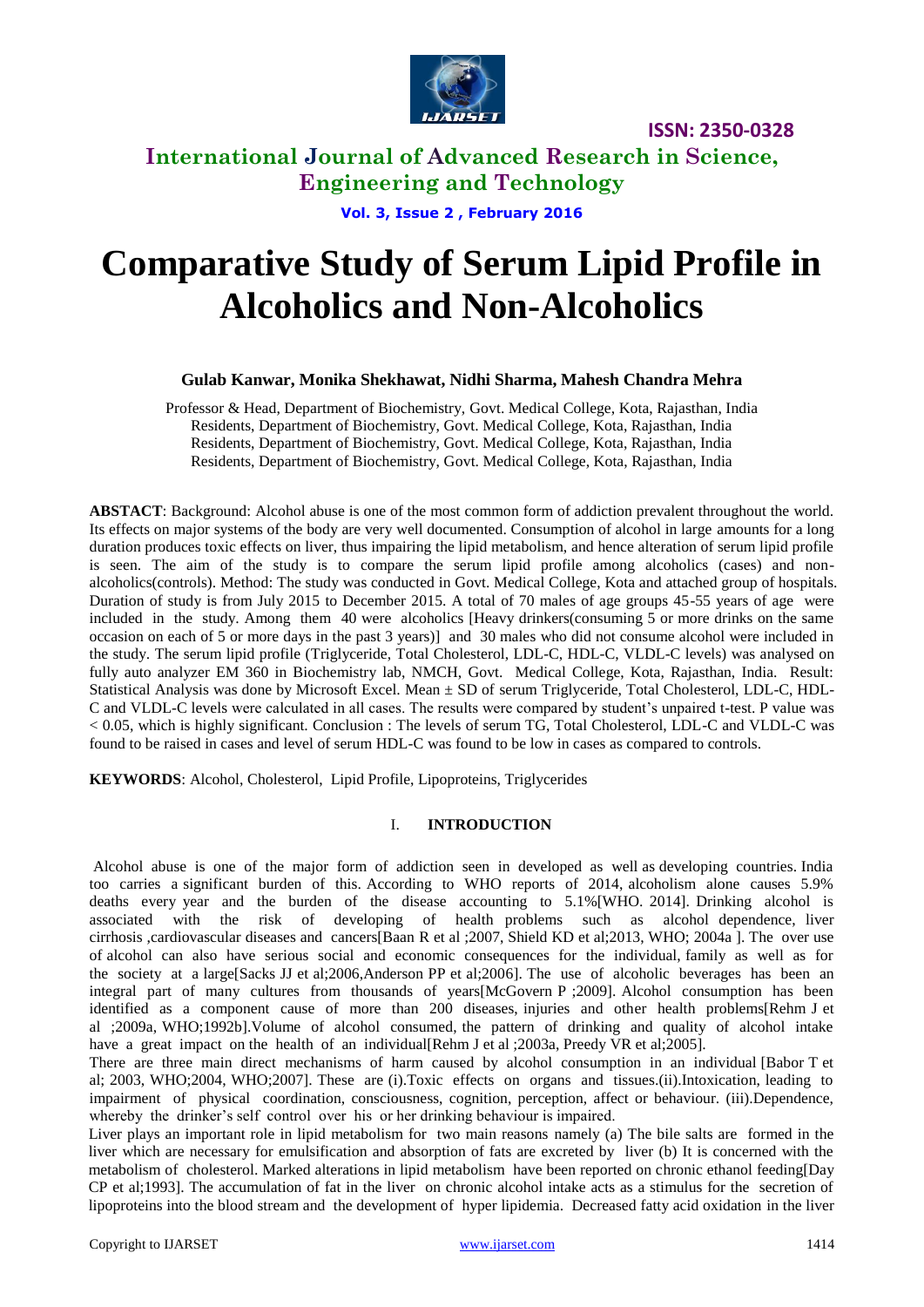

# **International Journal of Advanced Research in Science, Engineering and Technology**

#### **Vol. 3, Issue 2 , February 2016**

or increased fatty acid synthesis or both would increase the availability of substrate for lipoprotein synthesis [Schapi RO et al;1965]. Moreover, lipoproteins are chemically modified by oxidation. These oxidized or modified lipoproteins do not react with LDL receptors leading to esterification of cholesterol and conversion of macrophages to foam cells, thereby contributing to the hyper lipidemia observed on alcohol consumption.

In alcoholics, the metabolism of alcohol produces increased amounts of reduced hepatic nicotinamide adenine nucleotide(NADH<sup>+</sup>). Increased NADH<sub>2</sub>/NAD ratio inhibits the oxidation of fatty acids. Fatty acids reaching the liver either from dietary sources or by mobilization from adipose tissue are therefore re-esterified with glycerol to form triglycerides. In initial stages of alcoholism, these are packaged with apolipoproteins and exported as very-low-density lipoproteins(VLDL). Increased concentrations of VLDL and hence of serum triglycerides are often present in early stages of alcoholic liver disease. As the liver disease progresses, there is failure to produce apolipoproteins and export the fat as VLDL, thus accumulation of TG ensues[John W Baynes et al ;2007].

All the tests done in this study have been found to be useful in the early identification, and may help to monitor abstinence and relapse in response to treatment. The amount of alcohol consumption which leads to coronary mortality can be decreased, so that the number of deaths due to alcoholism can be reduced.

#### **II. AIM AND OBJECTIVES**

Estimation of serum lipid profile i.e. Triglyceride, Total Cholesterol, LDL-C, HDL-C, VLDL-C levels in alcoholics(cases) and non-alcoholics(controls) and its comparison between cases and controls. This study may be helpful for public health and clinical practice.

#### **III. MATERIAL AND METHODS**

The study was carried out in Govt. Medical College and attached group of hospitals,

Kota, Rajasthan. The study period was from July 2015 to December 2015 .A total of 70 males of age groups 45-55 years of age were included in the study. Among them 40 were alcoholics [Heavy drinkers(consuming 5 or more drinks on the same occasion on each of 5 or more days in the past 3 years)] and 30 males who did not consume alcohol were included in the study. Patients of known cases of liver disorders, cardiovascular diseases, renal disorders ,diabetes mellitus, age< 45 and >55 years and who did not give the consent were excluded from the study.

**Sample**: An overnight fasting sample of 5 ml was withdrawn following the consent of the individual. The sample was left to clot for 1 hour. Then centrifugation was done on Remi centrifugation machine at 3000 rpm, subsequently the serum samples obtained were analysed on fully auto analyzer EM 360 in Biochemistry lab , NMCH, , Govt. Medical College, Kota ,Rajasthan, India.

The parameters measured on fully auto analyzer EM360 were estimated by the following methods:

- 1. Total Cholesterol Estimation : CHOD / POD Method
- 2. HDL cholesterol estimation : Direct enzymatic method
- 3. Triglyceride : Direct enzymatic method.
- 4. Low density lipoprotein cholesterol (LDL-C) and very low density lipoprotein cholesterol (VLDL-C)*:* The calculation method of Friedwald et al. (1972) was used. LDL and VLDL are estimated with a fair amount of accuracy by the following calculations:
	- $i.$  LDL-C = TC (HDL-C+VLDL-C)
	- $i\mathbf{i}$ . **VLDL-C** = TG/5

#### **IV. STATISTICAL ANALYSIS**

The statistical analysis was performed by using Microsoft Excel Program. The continuous parameters were expressed as mean  $\pm$  standard deviation. The results were compared by student's unpaired t-test between the cases(n=40) and controls( $n=30$ ). The P value was calculated and found  $< 0.05$ , which was considered statistically significant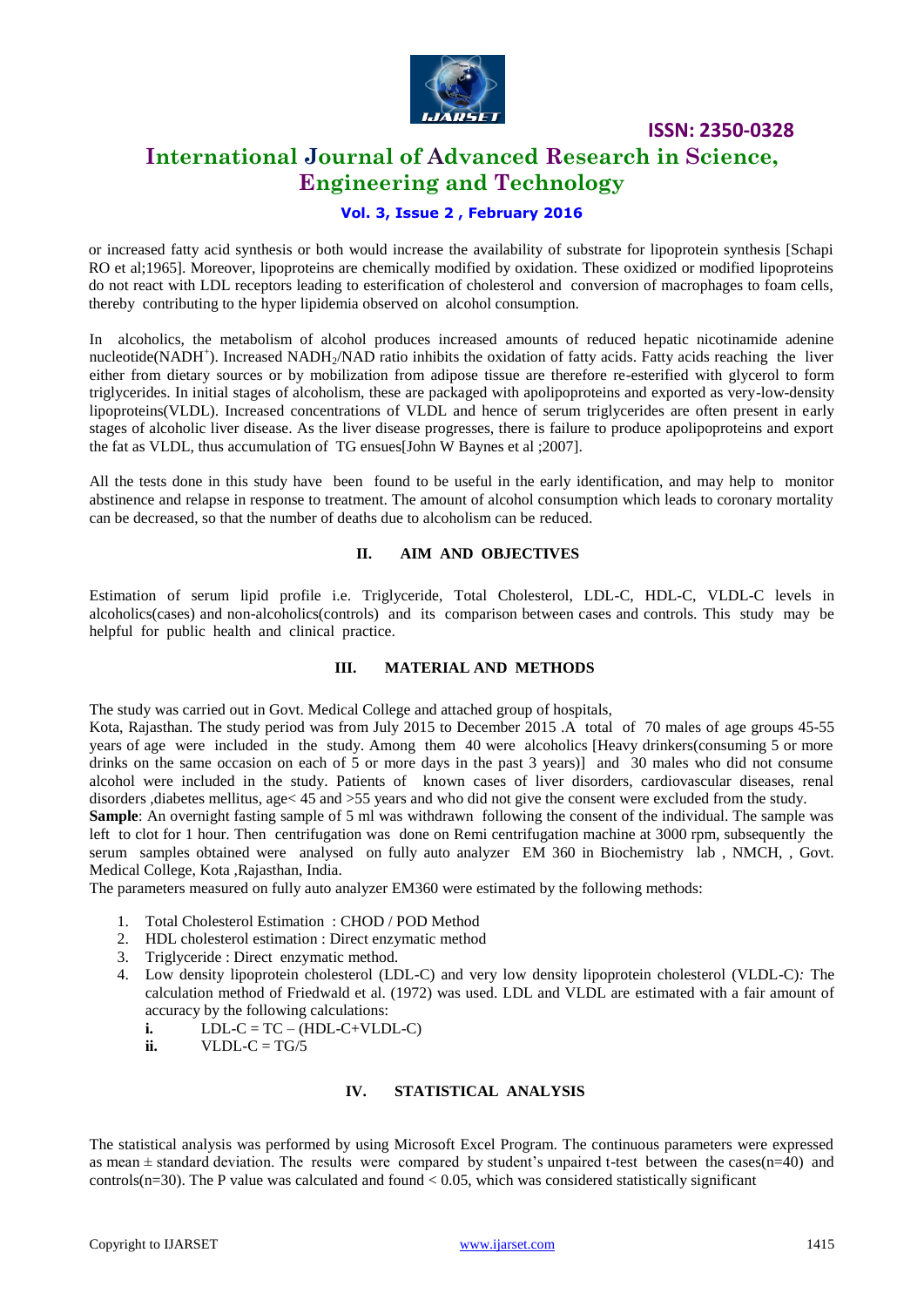

## **International Journal of Advanced Research in Science, Engineering and Technology**

#### **Vol. 3, Issue 2 , February 2016**

#### **V. RESULTS**

During the 6 months study period from July 2015 to December 2015, a total of 70 males were studied, out of which 40 were alcoholics(duration of  $>5$  years with  $>60$ ml/day of intake of alcohol) and 30 were non-alcoholics. The alcoholics were the CASES and non-alcoholics were the CONTROLS. The alcoholics were the cases and non-alcoholics were the controls. The complete serum lipid profile was estimated.

The Mean $\pm$  SD of Triglycerides in cases was found to be 232.98  $\pm$  67.86 and in controls was 127.62  $\pm$  48.24. The Mean $\pm$  SD of Total Cholesterol in cases was found to be 250.18  $\pm$  56.49 and in controls was 173.74  $\pm$  42.44. The Mean $\pm$  SD of LDL-C in cases was 164.04  $\pm$  54.53 and in controls was 99.14  $\pm$  34.9. The Mean $\pm$  SD of VLDL-C in cases was  $48.4 \pm 14.18$  and in controls was found to be  $25.18 \pm 9.5$ . the Mean $\pm$  SD of HDL-C in cases was 39.98 $\pm$ 10.07 and in controls was found to be  $49.42 \pm 12.64$ .

We found that the levels of serum TG, T Cholesterol, LDL-C and VLDL-C were raised in the cases and in normal range in the controls. But the HDL-C (good cholesterol) was found to be decreased in cases and high in controls. P value was found to be  $\langle 0.05$ , which is highly significant.

| <b>Study Parameters</b>         | $\text{Cases}(n=40)$ | Controls $(n=30)$  | p value     |
|---------------------------------|----------------------|--------------------|-------------|
| TG (mg/dl)                      | $232.98 \pm 67.86$   | $127.62 \pm 48.24$ | $< 0.0001*$ |
| $MEAN \pm SD$                   |                      |                    |             |
| TC(mg/dl)                       | $250.18 \pm 56.49$   | $173.74 \pm 42.44$ | $< 0.0001*$ |
| $MEAN \pm SD$                   |                      |                    |             |
| LDL-C (mg/dl) MEAN $\pm$<br>SD. | $164.04 \pm 54.53$   | $99.14 \pm 34.9$   | $< 0.0001*$ |
| VLDL-C (mg/dl) MEAN<br>$\pm$ SD | $48.4 \pm 14.18$     | $25.18 \pm 9.5$    | $< 0.0001*$ |
| HDL-C (mg/dl) MEAN<br>$\pm$ SD  | $39.98 \pm 10.07$    | $49.42 \pm 12.64$  | $< 0.0001*$ |

**Table 1 : Showing the MEAN ± SD of TG, TC, LDL-C, VLDL-C and HDL-C in cases(alcoholics) and controls(non-alcoholics).\*p value <0.05 which is highly significant.**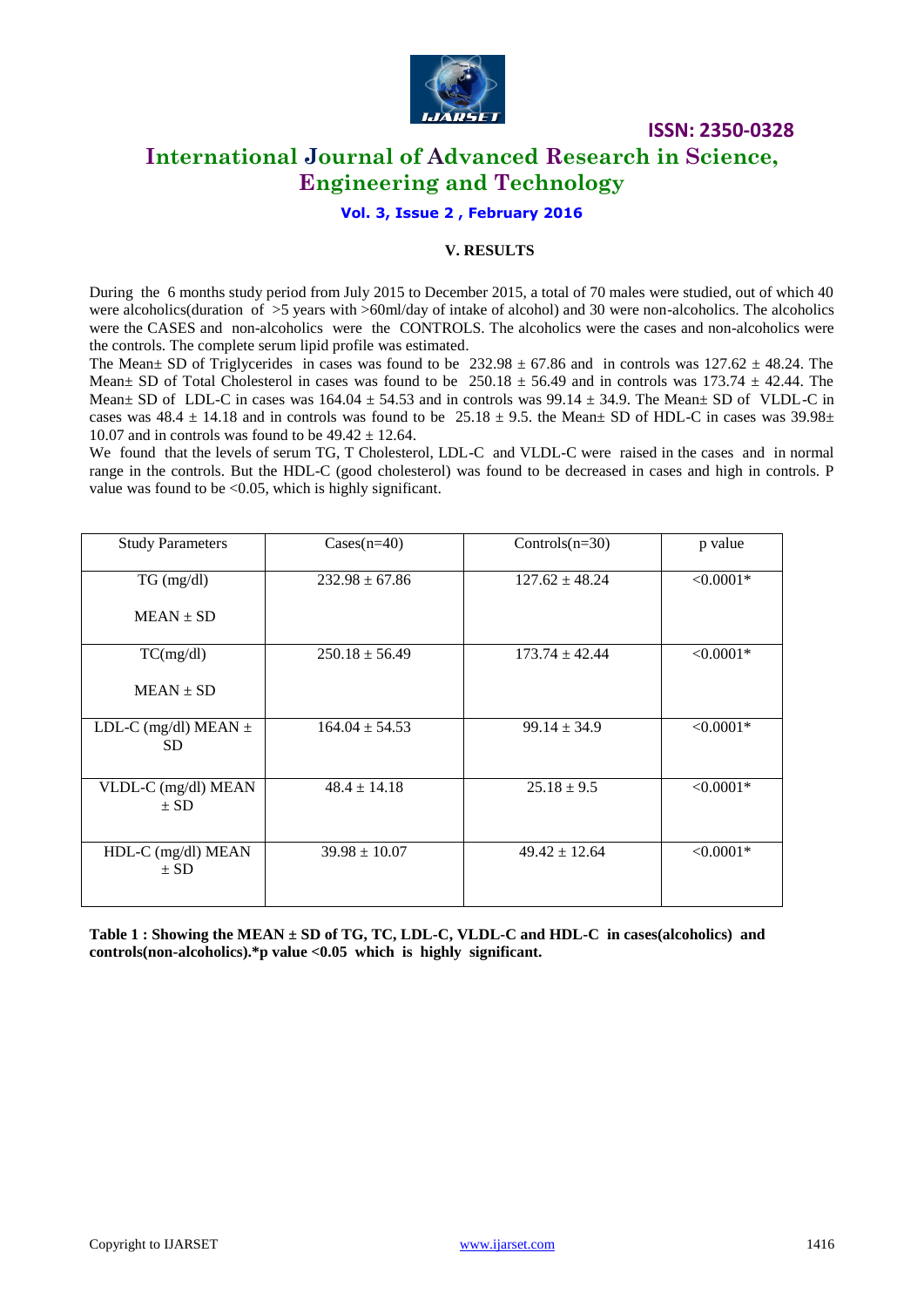

# **International Journal of Advanced Research in Science, Engineering and Technology**

**Vol. 3, Issue 2 , February 2016**





**Graph 1,2,3 and 4 showing the MEAN of TG, T Cholesterol, LDL-C and VLDL-C is high in Cases and normal in controls**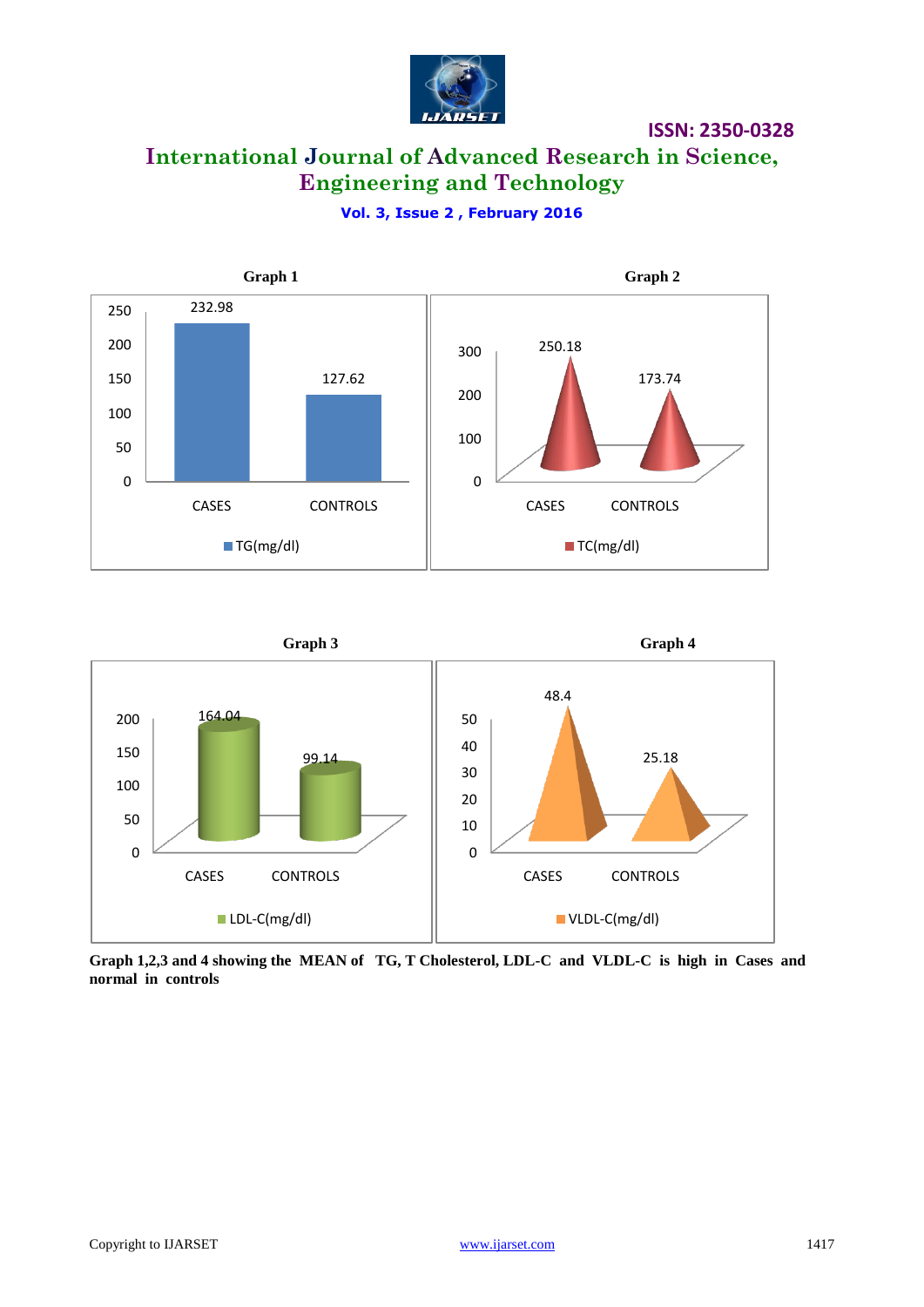

# **International Journal of Advanced Research in Science, Engineering and Technology**

**Vol. 3, Issue 2 , February 2016**



**Graph 5 : Showing that MEAN of HDL-C is low in Cases and Normal in Controls VI. DISCUSSION**

Alcohol is a psychoactive substance with dependence-producing properties. As described in this report, consumption of alcohol and problems related to alcohol vary widely around the world, but the burden of disease and death remains significant in most countries. The harmful use of alcohol ranks among the top five risk factors for disease, disability and death throughout the world [WHO;2011a, Lim SS et al;2012]. Alcohol-related harm is determined by the volume of alcohol consumed, the pattern of drinking, and, on rare occasions, the quality of alcohol consumed. A wide range of global, regional and national policies and actions are in place to reduce the harmful use of alcohol. Worldwide about 16.0% of drinkers aged 15 years or older engage in heavy episodic drinking. In 2012 139 million DALYs (disabilityadjusted life years), or 5.1% of the global burden of disease and injury, were attributable to alcohol consumption. Factors affecting alcohol consumption and alcohol related harm are age (more intake of alcohol among adolescent and middle age group), gender (males are more prone to alcohol dependence than females), familial risk factors(parental use of alcohol negatively affects the childhood) and socioeconomic status (high in higher socioeconomic group).

Alcohol consumption can have both health and social consequences for the drinkers as it poses harmful effects in the family, friends, co-workers and at work-place and socio-economic burden at a large. WHO has formulated a global strategy to reduce harmful use of alcohol [WHO;2010a]. Effects of chronic intake of alcohol are profound on major systems of the body. Cardiac problems are increased with heavy intake of alcohol. So, to decrease the burden of heart diseases, steps should be taken for decreasing the intake of alcohol at a large.

#### **VII.CONCLUSION**

In our study we found that serum triglycerides, total cholesterol, LDL-C and VLDL-C are raised in cases of chronic alcoholism as alcohol affects the metabolism of fats due to effect on liver. The level of HDL-C, which is a good cholesterol is decreased in chronic alcoholism. Thus by this study we conclude that chronic alcoholism is a risk for development of heart diseases.

#### **VIII.AKNOWLEDGEMENT**

Department of Biochemistry, GMC, Kota for helping us to conduct the study.

#### **IX.LIMITATIONS**

There is a need to explore the study further.